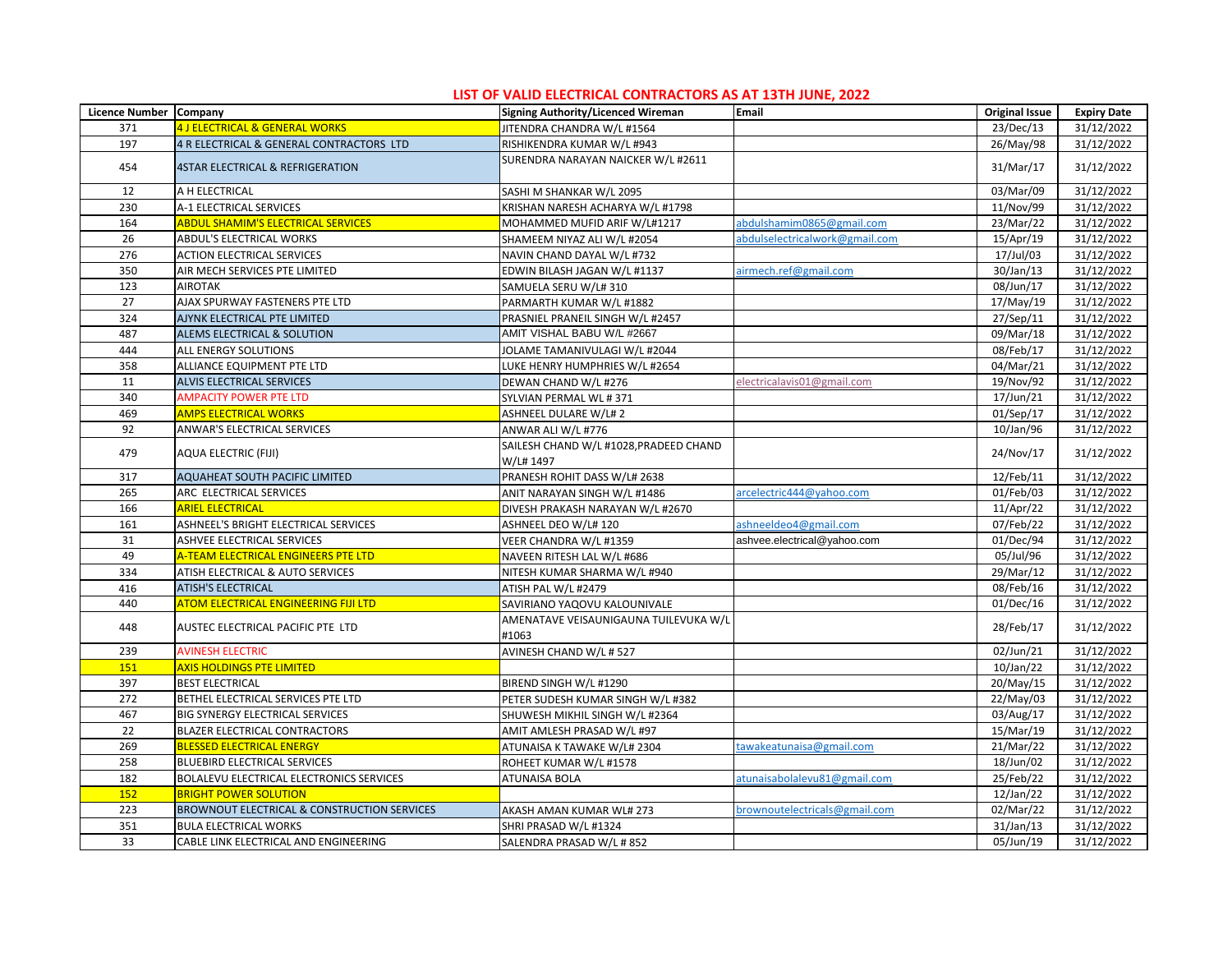| Licence Number Company |                                                     | Signing Authority/Licenced Wireman     | Email                                     | <b>Original Issue</b> | <b>Expiry Date</b> |
|------------------------|-----------------------------------------------------|----------------------------------------|-------------------------------------------|-----------------------|--------------------|
|                        |                                                     | SANT RAJ W/L #2313 ; SYLVIAN KRISHNEEL |                                           |                       |                    |
|                        |                                                     | PERMAL W/L #371 ; JASON HENRY RICHARD  |                                           |                       |                    |
|                        |                                                     | VALENTINE W/L #37 ; ANSHUL ASHESH DATT |                                           |                       |                    |
| 292                    | CBS POWER SOLUTIONS (FIJI) PTE LIMITED              | W/L #2245 ; AKHIL SINGH W/L #222 ;     |                                           | 01/Mar/07             | 31/12/2022         |
|                        |                                                     | RAVINESH CHAND W/L #2060 ; NAELESONI   |                                           |                       |                    |
|                        |                                                     | TAGIVETAUA W/L #1916                   |                                           |                       |                    |
| 77                     | <b>CHARAN KATONIVERE HOLDINGS PTE LIMITED</b>       | ABDUL I KHAN W/L # 1875                | abdulintiyazkhan178@gmail.com             | 04/Jan/18             | 31/12/2022         |
| 136                    | CHETTY'S ELECTRICAL & AUTOMOTIVE SERVICES           | MOHINESHWARAN CHETTY                   |                                           | 30/Mar/21             | 31/12/2022         |
| 439                    | <b>CITY MECHANICAL ELECTRIC SERVICES</b>            | DAVID JESUDIAN BAINIVALU W/L #2620     |                                           | 28/Nov/16             | 31/12/2022         |
|                        |                                                     | DEO KUMAR W/L #861 ; VICKY RAVINESH    |                                           |                       |                    |
| 53                     | CIVIC ELECTRICAL SERVICES & SALE CENTRE PTE LTD     | KUMAR W/L #2151                        |                                           | 19/Mar/07             | 31/12/2022         |
| 434                    | <b>CIVIL ELECTRICAL SERVICES</b>                    | RAVINDRAN NAIR W/L #2411               |                                           | 13/Oct/16             | 31/12/2022         |
| 283                    | <b>CLASSIC ELECTRICAL</b>                           | HAMENDRA KUMAR W/L #1874               |                                           | 29/Jan/04             | 31/12/2022         |
| 273                    | CLAY ENGINEERING PTE LIMITED                        | ISIMELI SEREA W/L#1078                 |                                           | 27/May/03             | 31/12/2022         |
| 222                    | <b>CLOUD ELECTRICAL</b>                             | SOPHNIL UMA SHARMA W/L# 2383           |                                           | 24/Feb/22             | 31/12/2022         |
| 61                     | <b>COOL TRONICS ELECTRICAL</b>                      | DEEPAK RAJESH CHAND W/L #815           |                                           | 14/Oct/85             | 31/12/2022         |
| 316                    | <b>COSMIC SERVICES PTE LTD</b>                      | AMIT NARAYAN W/L #1613                 | amit@cosmic.com.fj                        | 03/Jan/12             | 31/12/2022         |
| 312                    | DANZ ELECTRIC (FIJI) LTD                            | NITIN NITESH RAM W/L #1925             |                                           | 06/Oct/10             | 31/12/2022         |
| 299                    | DAYLITE ELECTRICAL SERVICES                         | KUNAL RITESH KUMAR                     |                                           | 08/Feb/95             | 31/12/2022         |
| 485                    | DELTECH ELECTRICAL PTE LTD                          | SIVAM CHANDRA W/L #1707                |                                           | 21/Feb/18             | 31/12/2022         |
| 373                    | DHARNEET ELECTRICAL SERVICES                        | DHARNEET DAYAL W/L #1848               | dharneetelectrical@gmail.com              | 07/Jan/14             | 31/12/2022         |
| 346                    | <b>DHUHA ELECTRICAL SERVICES</b>                    | IMRAN ALI W/L #355                     |                                           | $11$ /Jul/12          | 31/12/2022         |
| 379                    | DIVERSITY ELECTRICAL SERVICES                       | SACHIN VILASH W/L #1654                |                                           | 02/Jul/14             | 31/12/2022         |
| 134                    | DIVINE MOUNTAINS INVTESTMENT PTE LTD                | PENISIMANI TURAGABALETI W/L#1837       |                                           | 30/Mar/21             | 31/12/2022         |
| 143                    | DIVISIONAL ENGINEER WESTERN                         | JIMI SERUISAVOU W/L #503               |                                           | 30/Jan/12             | 31/12/2022         |
| 211                    | <b>DUTT'S ELECTRICAL &amp; AIRTECH SERVICES</b>     | SHALVIN P DUTT W/L# 60                 | duttselectrical.airtechservices@gmail.com | 16/May/22             | 31/12/2022         |
| 32                     | DYNAMIC POWER ELECTRIC & ELECTRONICS                | RAVINDRA DEO W/L # 2481                | ravideo416@gmail.com                      | 03/Jun/19             | 31/12/2022         |
| 157                    | ECCLEKTOS GENERAL ELECTRICAL                        | KAMENIELI KOLI W/L # 2508              |                                           | 24/Nov/21             | 31/12/2022         |
| 159                    | <b>ECO-ENERGY SERVICES</b>                          |                                        |                                           | 13/01/2022            | 31/12/2022         |
| 347                    | EDWIN'S REPAIR & ELECTRICAL SALES                   | METUISELA KORODREUDREU W/L#2682        |                                           | 12/Nov/12             | 31/12/2022         |
| 301                    | <b>EKIN ENERGY SERVICES</b>                         | ANAND KUMAR W/L #1685                  | ekinenergy@gmail.com                      | 11/May/08             | 31/12/2022         |
| 6                      | ELECTRIC 2000 PLUS PTE LTD                          | RAID AB DEAN W/L #1878                 |                                           | 01/Aug/04             | 31/12/2022         |
| 261                    | ELECTRICAL COMMUNICATION SERVICES                   | ATISH KUMAR WL146                      | elect.communicationservice@gmail.com      | 11/Nov/21             | 31/12/2022         |
| 78                     | ELECTRICAL MAINTENANCE SERVICES                     | PREM.P.C.SHARMA W/L #2488              |                                           | 01/Aug/04             | 31/12/2022         |
| 216                    | ELECTRICAL TECHNOLOGIES LTD                         | KITIONE MALUMULEVU W/L#419             |                                           | 16/Feb/99             | 31/12/2022         |
| 461                    | ELECTRICAL TRADE SERVICES                           | EZRA KAFOA W/L #1864                   |                                           | 15/May/17             | 31/12/2022         |
| 168                    | ELECTROMOTIVE ELECTRICAL SERVICES PTE LTD           | RIZVY SHAZIM ALI W/L#31                |                                           | 26/Sep/89             | 31/12/2022         |
| 313                    | ELECTRON ELECTRIC COMPANY                           | MITHUN SALVIN LAL W/L #2074            |                                           | 06/Oct/10             | 31/12/2022         |
| 129                    | <b>ENERGY AUTOMATION ELECTRICAL SUPPLIES (FIJI)</b> | REGINALD SEGRAN W/L# 491               |                                           | 15/Feb/21             | 31/12/2022         |
| 83                     | ENERGY SAFE ELECTRICAL SERVICES                     | RAVINDRA KUMAR W/L #2733               | rav_sparkie@yahoo.com                     | 20/Dec/19             | 31/12/2022         |
| 393                    | <b>ENERGY STAR SOLUTIONS</b>                        | SANDEEP KUMAR W/L #1563                |                                           | 20/Mar/15             | 31/12/2022         |
| 135                    | ENGINEER PROCURE CONSTRUCT(FIJI)PTE LTD             | TANOA PASI W/L #2193                   |                                           | 14/Jun/05             | 31/12/2022         |
|                        |                                                     | KAILASH KUMAR W/L# 2526 ; HIRENDRA     |                                           | 26/Apr/16             | 31/12/2022         |
| 424                    | ENGINEERING AND POWER SOLUTIONS(FIJI) PTE LTD       | VINOD SHARMA W/L #108                  |                                           |                       |                    |
| 69                     | ERASE FIJI PTE LTD                                  | ROBERT S A DEAN WL#2663                |                                           | 01/Oct/19             | 31/12/2022         |
| 131                    | <b>EXCELLENT TECHNOLOGY SERVICES</b>                | EDWARD LAWRENCE W/L# 2308              |                                           | 30/Mar/21             | 31/12/2022         |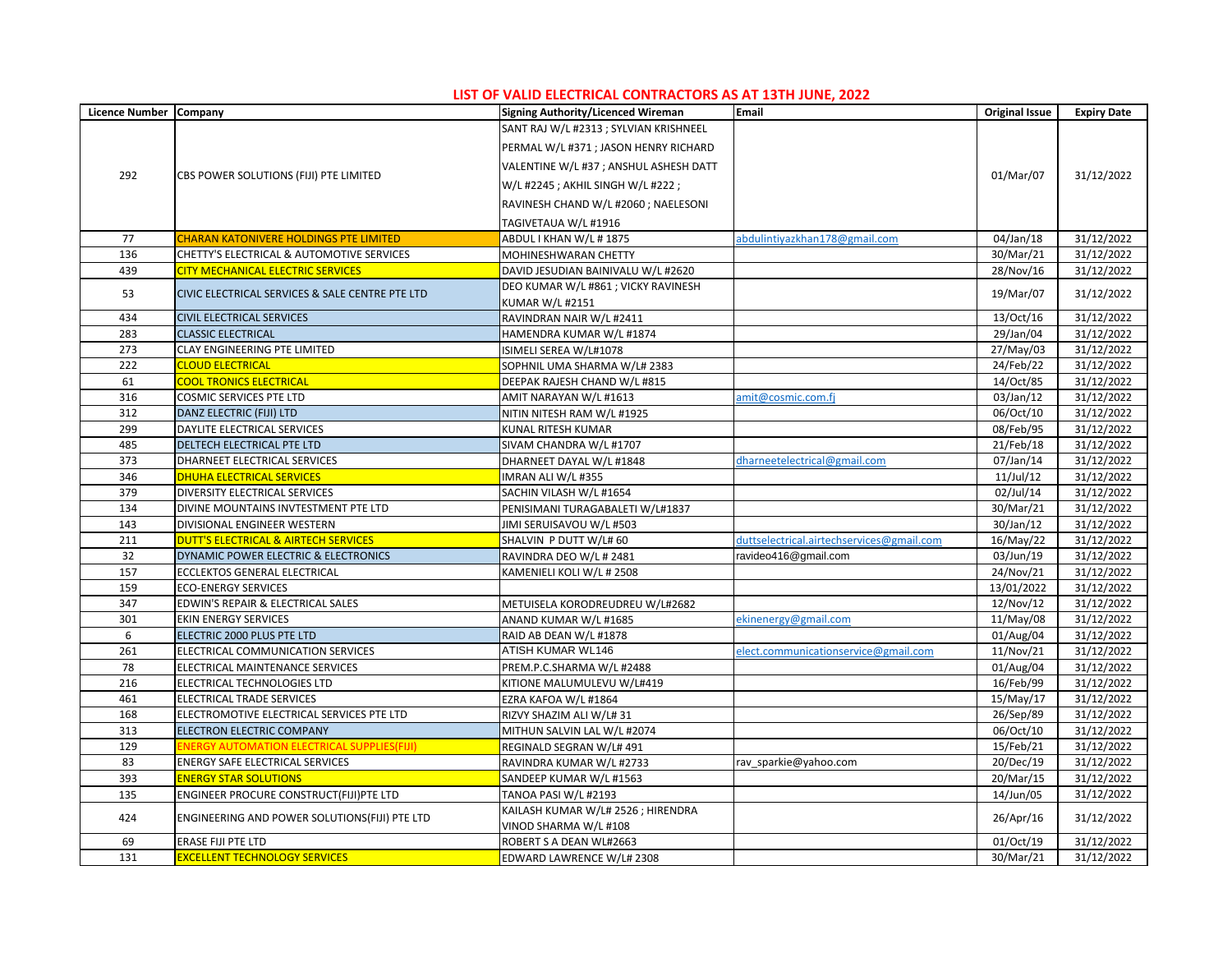| Licence Number Company |                                                  | Signing Authority/Licenced Wireman                       | Email                        | <b>Original Issue</b>         | <b>Expiry Date</b> |
|------------------------|--------------------------------------------------|----------------------------------------------------------|------------------------------|-------------------------------|--------------------|
| 290                    | FACILITY SERVICES PTE LIMITED                    | SANJEEV KRISHNA W/L #1793                                |                              | 10/Jan/07                     | 31/12/2022         |
| 234                    | <b>FARMERS ELECTRICAL DISCOUNT</b>               | AJNESHWAR AVIKASH RANJAN W/L #2064                       |                              | 20/Oct/21                     | 31/12/2022         |
| 149                    | <b>FIJI CORRECTION SERVICES</b>                  | SAINIVALATI NAIO                                         |                              | 10/Mar/17                     | 31/12/2022         |
| $\overline{7}$         | FIJI ELECTRIC COMPANY PTE LIMITED                | IFRAAZ MOHMOOD RAMJAN W/L #2188;<br>SOJHAN KHAN W/L #103 |                              | 01/Mar/69                     | 31/12/2022         |
| 363                    | FIJI POLICE FORCE ELECT DEPT                     | JONE LEDUA LESIKIVIWA W/L#2528                           |                              | 03/Jan/12                     | 31/12/2022         |
| 48                     | <b>FIJI ROADS AUTHORITY</b>                      | FAGA KAMOE PENE W/L#2444                                 |                              | $\overline{26/Aug}/19$        | 31/12/2022         |
| 158                    | FLASH ELECTRICAL PTE LIMITED                     | MAKSOOD ALI W/L #748                                     |                              | 17/04/2002                    | 31/12/2022         |
| 247                    | FONEOLOGY SOLUTIONS PTE LTD                      | PECELI WAQA W/L 2415                                     |                              | 02/Mar/21                     | 31/12/2022         |
| 64                     | FREEDOM ENGINEERING PTE LTD                      | MOHAMMED JIBRAEL KHAN W/L# 2728                          |                              | 08/Oct/19                     | 31/12/2022         |
| 113                    | <b>FRONTLINE ELECTRIC PTE LTD</b>                | KRISHN KUMAR W/L #833                                    |                              | $\overline{16}/\text{Dec}/20$ | 31/12/2022         |
| 274                    | <b>GEN POWER SOLUTIONS PTE LTD</b>               | RICHARD CHAND W/L # 2531                                 |                              | 16/Mar/22                     | 31/12/2022         |
| 119                    | GENESIS INFORMATION TECH & ENERGY SOLUTION       | MUSUKAWA TAITULO W/L #1136                               | genesisit.bizfj@gmail.com    | 27/Nov/20                     | 31/12/2022         |
| 233                    | <b>GLOBE ELECTRIFIERS (FIJI)</b>                 | AVISHEK CHAND W/L # 2635                                 |                              | 07/Oct/21                     | 31/12/2022         |
| 482                    | <b>GOLAN ELECTRICAL SERVICES</b>                 | MOSIMANI TALAL JIKOBALAVU W/L#469                        |                              | 18/Dec/17                     | 31/12/2022         |
| 173                    | GOUNDAR'S ELECTRICAL SERVICES & SUPPLIES PTE LTD | KAVINESH SIWAN GOUNDAR                                   | goundarselectrical@gmail.com | 23/Mar/21                     | 31/12/2022         |
| 287                    | <b>GRAHAM ROKO PTE LTD</b>                       | GRAH RMOTI ROKO W/L #2259                                | grahamroko24@gmail.com       | 20/Apr/21                     | 31/12/2022         |
| 411                    | <b>GREEN ELECTRICAL SUPPLY</b>                   | MICHAEL SAUNDAR SINGH W/L #2514                          |                              | 23/Nov/15                     | 31/12/2022         |
| 252                    | <b>GREEN LAND ELECTRICAL SERVICES</b>            | ELIA PETERO W/L 2659                                     |                              | 13/Oct/21                     | 31/12/2022         |
| 221                    | <b>GREEN LINE INVESTMENTS</b>                    | BASARAT AHMAD RAZA W/L # 752                             | raza.basharat@yahoo.com      | 21/Feb/22                     | 31/12/2022         |
| 243                    | HIDDEN PARADISE ELECTRICALS PTE LTD              | RAVNEEL AMIT SINGH W/L # 298                             |                              | 03/Nov/21                     | 31/12/2022         |
| 446                    | ICON ELECTRICAL & MOTOR WINDING SERVICES         | PRAMESHWAR PRASAD W/L #819                               |                              | 13/Feb/17                     | 31/12/2022         |
| 453                    | ILIYAZ ELECTRICAL SERVICES PTE LTD               | SHALVIN SUMIT KUMAR W/L #1138                            |                              | 30/Mar/17                     | 31/12/2022         |
| 495                    | INNOVATIVE ENGINEERING SERVICES                  | PARNESH KUMAR W/L #1993                                  |                              | 25/Sep/18                     | 31/12/2022         |
| 391                    | <b>INTELLIGEN POWER SERVICES</b>                 | APOROSA BOGI W/L #449                                    |                              | 16/Mar/15                     | 31/12/2022         |
| 430                    | <b>INTERGRAL ENERGY ELECTRICS</b>                | RITESH CHAND W/L #86                                     |                              | 21/Jul/16                     | 31/12/2022         |
| 486                    | INTERGROUP CONSTRUCTION ELECTRICAL SERVICES      | VIMLESH DEO W/L #1115,ASWEEN K W/L#1076                  |                              | 27/Feb/18                     | 31/12/2022         |
| 380                    | <b>ITRON ELECTRICAL SERVICES</b>                 | SURESH MANI W/L #1247                                    |                              | 28/Jul/14                     | 31/12/2022         |
| 414                    | <b>JACKS MANUFACURING LTD</b>                    | RAJNESH MAHARAJ WL #2604                                 |                              | 06/Jan/16                     | 31/12/2022         |
| 91                     | JEN'S LAMP & LIGHTING WORKS                      | SHIWAN SHIWA KUMAR W/L #2333                             |                              | 15/Apr/83                     | 31/12/2022         |
| 238                    | <b>JET SET ELECTRICAL SERVICES LTD</b>           | APIMELEKI VUNISINU W/L # 1410                            |                              | 05/Nov/00                     | 31/12/2022         |
| 302                    | JLYN MOTOR WINDER & SERVICES PTE LTD             | ILIESA LOTAWA W/L #2398                                  |                              | 08/Jul/21                     | 31/12/2022         |
| 237                    | JOSHI ELECTRICAL PTE LTD                         | ANIL JOSHI W/L #988                                      |                              | 05/Oct/00                     | 31/12/2022         |
| 85                     | KALESH ELECTRICAL & TEXTILES SERVICES            | KALESH MANI REDDY WL #365                                | kaleshreddy@gmail.com        | 16/Jan/20                     | 31/12/2022         |
| 79                     | KANTS' ELECTRICAL SIGATOKA                       | KESO KANT W/L #854                                       |                              | 03/Jul/06                     | 31/12/2022         |
| 390                    | KARLEN'S ELECTRICAL                              | LENNARD AUNESE RICHARD POWELL W/L 802                    | enaunesepowell@gmail.com     | 06/Mar/15                     | 31/12/2022         |
| 112                    | <b>KEYLINE POWER PROFESSIONALS</b>               | KRISHNEEL NAGANNA W/L #2156                              |                              | 17/Sep/20                     | 31/12/2022         |
| 412                    | <b>KOOL REFRIGERATION PTE LIMITED</b>            | SANJAY VIKASH CHAND W/L #979                             |                              | 04/Dec/15                     | 31/12/2022         |
| 241                    | KOOLINE REFRIGERATION PTE LIMITED                | AMINIASI APENISA RATUBABA W/L #74                        |                              | 20/May/21                     | 31/12/2022         |
| 481                    | KOOLTECH REFRIGERATION PTE LTD                   | ADRIAN QUAI HOI W/L #791                                 | kooltechref@gmail.com        | 14/Dec/17                     | 31/12/2022         |
| 68                     | KRISHNEEL'S ELECTRICAL SERVICES                  | MANJEET KUMAR WL #291                                    |                              | 01/Oct/19                     | 31/12/2022         |
| 431                    | KWIK REFRIGERATION & ELECTRICAL SERVICES LTD     | CHARLES.R.GAUNAVOU W/L #1945                             |                              | 22/Aug/16                     | 31/12/2022         |
| 225                    | LALS MOTOR WINDING SERVICES                      | HARISH CHAND W/L #547                                    |                              | 07/Jul/99                     | 31/12/2022         |
| 335                    | LASER TECH ELECTRICAL SERVICES LTD               | ANUR KUMAR W/L #1993                                     |                              | 23/Dec/13                     | 31/12/2022         |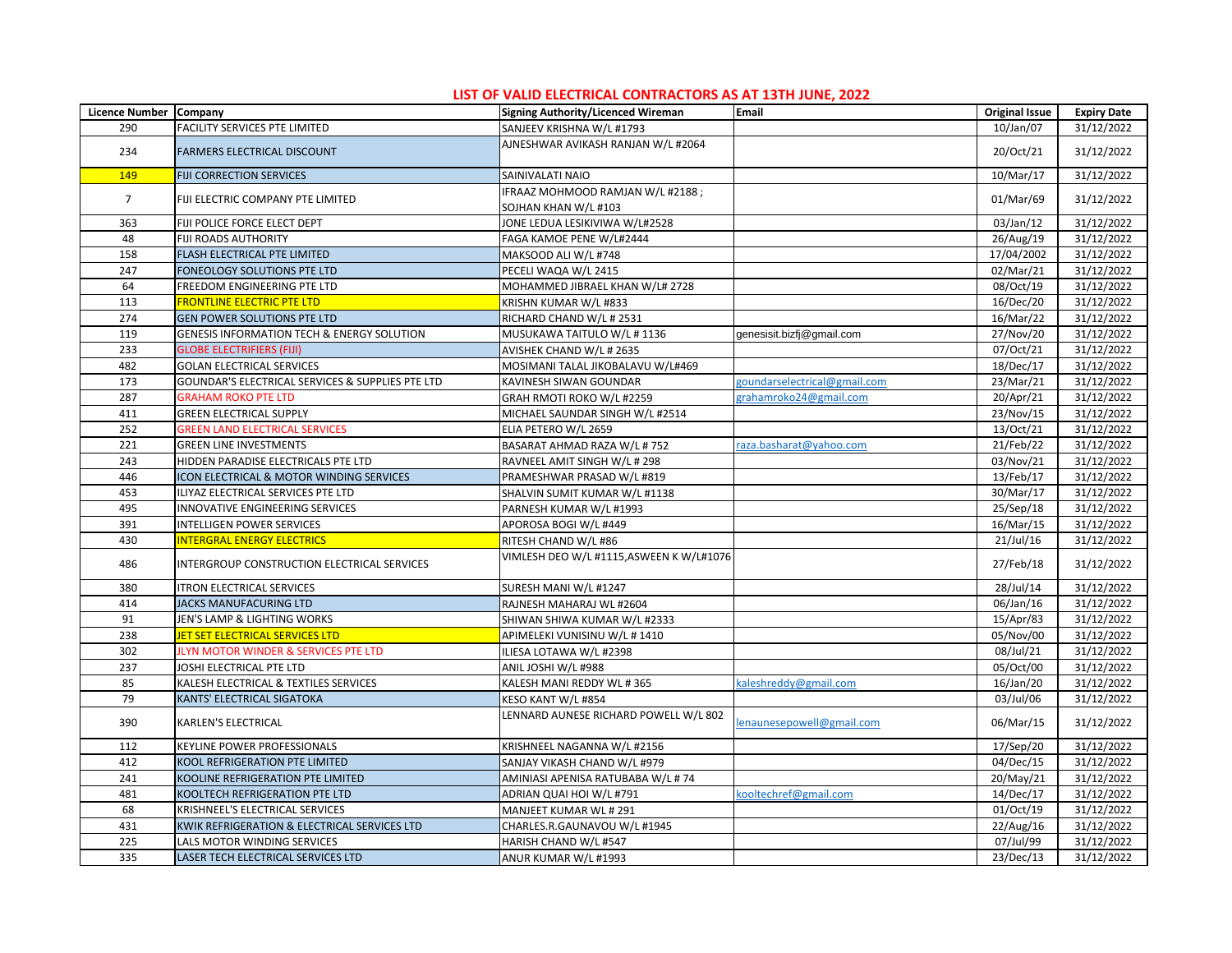| Licence Number Company |                                                    | Signing Authority/Licenced Wireman  | Email                              | <b>Original Issue</b> | <b>Expiry Date</b> |
|------------------------|----------------------------------------------------|-------------------------------------|------------------------------------|-----------------------|--------------------|
|                        |                                                    | PERMAL GOUNDAR W/L #652 ; YOGESHWAR |                                    |                       |                    |
| 126                    | LETRIK PTE LIMITED                                 | GOUNDER W/L #2552 ; KESHWAN GOUNDER |                                    | 12/Oct/80             | 31/12/2022         |
|                        |                                                    | W/L #2666                           | letrik@connect.com.fj              |                       |                    |
| 468                    | LIGHT WORLD ELECTRICAL SERVICES                    | ALVEEN ASHWIN SEN W/L #2542         |                                    | 04/Aug/17             | 31/12/2022         |
| $\overline{2}$         | LINCOLN REFRIGERATION PTE LTD                      | PRANIL R NAIDU W/L 131              | praveen@lincolnrefrigerationfj.com | 27/Jan/04             | 31/12/2022         |
| 260                    | LINE VOLT ELECTRICAL PTE LTD                       | VINESH PRASAD W/L #1873             |                                    | 14/Apr/21             | 31/12/2022         |
| 270                    | LION ELECTRICAL INVESTMENTS PTE LIMITED            | SAILEND KUMAR W/L #1580             | lionelectrical@yahoo.com           | 14/Sep/95             | 31/12/2022         |
| 362                    | <b>MACUATA ELECTRICAL SERVICES</b>                 | KAVINESH CHAND W/L #1082            |                                    | 26/Jul/13             | 31/12/2022         |
| 385                    | MAHITH'S ELECTRICAL SERVICES                       | SALENDRA REDDY W/L #817             |                                    | 02/Feb/15             | 31/12/2022         |
| 147                    | <b>MALE STAR ELECTRICAL</b>                        | TULIA DIKERE W/L# 1116              |                                    | 09/Apr/21             | 31/12/2022         |
| 101                    | MANI RAM ELECTRICAL SERVICES                       | MANI RAM W/L# 808                   | 16maniram@gmail.com                | 09/Jun/20             | 31/12/2022         |
| 264                    | <b>MATIC ELECTRICAL SERVICES</b>                   | INAYAT ABDIN W/L #1601              |                                    | 06/Aug/93             | 31/12/2022         |
| 436                    | <b>MILAN'S ELECTRCAL</b>                           | ASHINDRA ALOKH MILAN W/L #1146      |                                    | 25/Oct/16             | 31/12/2022         |
| 144                    | MIN OF HEALTH CWM HOSPITAL                         | WILLIAM JAMES WL #488               |                                    | 30/Apr/12             | 31/12/2022         |
| 41                     | MODERN ELECTRIC ( SUVA ) PTE LIMITED               | ABDUL SHAVEER W/L #598              |                                    | 13/May/97             | 31/12/2022         |
| 60                     | MODERN ELECTRIC (LAUTOKA) LIMITED                  | ABDUL RAFIQ W/L #1531               |                                    | 21/Dec/95             | 31/12/2022         |
| 376                    | <b>MOON'S ELECTRONICS</b>                          | AVILASH VINAY CHAND W/L #1047       |                                    | 25/Mar/14             | 31/12/2022         |
| 345                    | MR FIX ELECTRICAL SERVICES                         | MUKESH CHAND W/L #1751              | mrfixelectservs@gmail.com          | 19/Jan/12             | 31/12/2022         |
| 475                    | MY WAY ELECTRICAL SERVICES                         | RISHEN RAJ VERMA W/L #2661          |                                    | 26/Oct/17             | 31/12/2022         |
| 449                    | <b>NALVEEN ELECTRICAL SERVICES</b>                 | NALVEEN SINGH W/L #2480             |                                    | 03/Mar/17             | 31/12/2022         |
| 138                    | NATAVALAWE'S ELECTRICAL SERVICES                   | VATILIAI NATAVALAWE W/L#1959        |                                    | 28/Apr/21             | 31/12/2022         |
| 305                    | NATION ELECTRICAL CARE PTE LIMITED                 | VEREND PRASAD W/L #1440             | nationelectrical@hotmail.com       | 13/May/09             | 31/12/2022         |
| 426                    | NEW AGE LIGHTING & REFRIGERATION                   | SANEEL SALESH CHAND W/L #513        | saneel@newagelighting.com.fj       | 10/Jun/16             | 31/12/2022         |
| 456                    | <b>NEW DELHI ELECTRICAL</b>                        | ROHIT CHANDRA W/L #2165             |                                    | 12/Apr/17             | 31/12/2022         |
| 359                    | NEW LIGHT ELECTRICAL & WHOLESALERS                 | KIRAN KUMAR W/L #71                 |                                    | 22/May/13             | 31/12/2022         |
| 484                    | NEWTEC DIGITAL ENTERPRISE                          | BINAY RITNESH CHAND W/L #2102       | binay@newtecdigitel.com            | 19/Feb/18             | 31/12/2022         |
| 427                    | NEWTECH POWER SOLUTIONS & BUILDING CONTRACTORS     | PRAKESH CHAND MUDALIAR W/L #2431    |                                    | 14/Jun/16             | 31/12/2022         |
| 38                     | <b>NEXT GEN ELECTRICAL</b>                         | ROYNEEL VIKASH RAM W/L #2618        | electrical.nextgenfiji@gmail.com   | 21/Jun/19             | 31/12/2022         |
| 108                    | NICKSHAL REFRIGERATION AND ELECTRICAL SERVICES     | CHANDRESSAN W/L #838                |                                    | 26/Apr/99             | 31/12/2022         |
|                        |                                                    | VIDYA RATTAN SHARMA W/L #980; RAHUL |                                    |                       |                    |
| 195                    | <b>OCEANIC ELECTRIC - BA</b>                       | RITESH SHARMA W/L #2648             |                                    | 04/Jun/98             | 31/12/2022         |
| 128                    | OMEGA ELECTRIC CO PTE LIMITED                      | DIP NARAYAN W/L #362                |                                    | 26/Feb/96             | 31/12/2022         |
| 278                    | ONE TOUCH ELECTRICAL CONTRACTORS                   | DHANESH PARAN GOUNDER W/L #807      |                                    | 21/Oct/03             | 31/12/2022         |
| 310                    | ON-TIME ELECTRONIC & ELECTRICAL CONST PTE LTD      | DEEPAK PRASAD W/L#255               |                                    | 24/Jan/10             | 31/12/2022         |
| 28                     | OZONE ELECTRICAL SUPPLIES                          | SHANJAY REDDY W/L#28                |                                    | 28/May/19             | 31/12/2022         |
| 353                    | PACIFIC ELECTRIC                                   | MAHESHWAR NATH W/L #1792            |                                    | 08/Mar/13             | 31/12/2022         |
| 268                    | PACIFIC JOINERY & ELECTRIC SOLUTIONS(FIJI) PTE LTD | SAMISONI BOLATAGICI W/L# 549        |                                    | 12/Mar/21             | 31/12/2022         |
| 389                    | PACIFIC WIDE ELECTRICAL                            | ANEESH KARAN W/L #55                |                                    | 16/Feb/15             | 31/12/2022         |
| 208                    | PATTRISH ELECTRICAL AND MECHANICAL SERVICES        | PATRICK MUDALIAR W/L #1418          |                                    | 08/Feb/95             | 31/12/2022         |
| 90                     | PHASOR ELECTRICAL CONTRACTORS                      | PRADIP KUMAR W/L #41                |                                    | 06/Feb/20             | 31/12/2022         |
| 196                    | POTENT ELECTRIC COMPANY PTE LIMITED                | <b>HEM RAJ W/L #662</b>             | hemraj@connect.com.fj              | 22/May/98             | 31/12/2022         |
| 40                     | POWER DESIGN SERVICES PTE LTD                      | DAVID CHARLES JENKINS W/L #409      | david@powerdesignservices.com.fj   | 26/Jun/19             | 31/12/2022         |
| 115                    | POWER ELECTRIC PTE LIMITED                         | MAHEND PRASAD W/L #144              | oowerelectric@connect.com.fj       | 19/May/97             | 31/12/2022         |
| 499                    | <b>POWER ENERGY</b>                                | ASHNIL KUMAR W/L #247               | oowerenergy1510@gmail.com          | 13/Dec/18             | 31/12/2022         |
| 209                    | <b>POWER ENERGY SOLUTION</b>                       | VIJAY SINGH W/L #931                |                                    | 08/Apr/22             | 31/12/2022         |
| 459                    | POWER FORCE MAINTENANCE WORKS                      | SANT KUMAR W/L #392                 |                                    | 08/May/17             | 31/12/2022         |
| 333                    | POWER LAC ELECTRICAL PTE LIMITED                   | SHYNAL ROHIT PRASAD W/L #2592       |                                    | 28/Mar/12             | 31/12/2022         |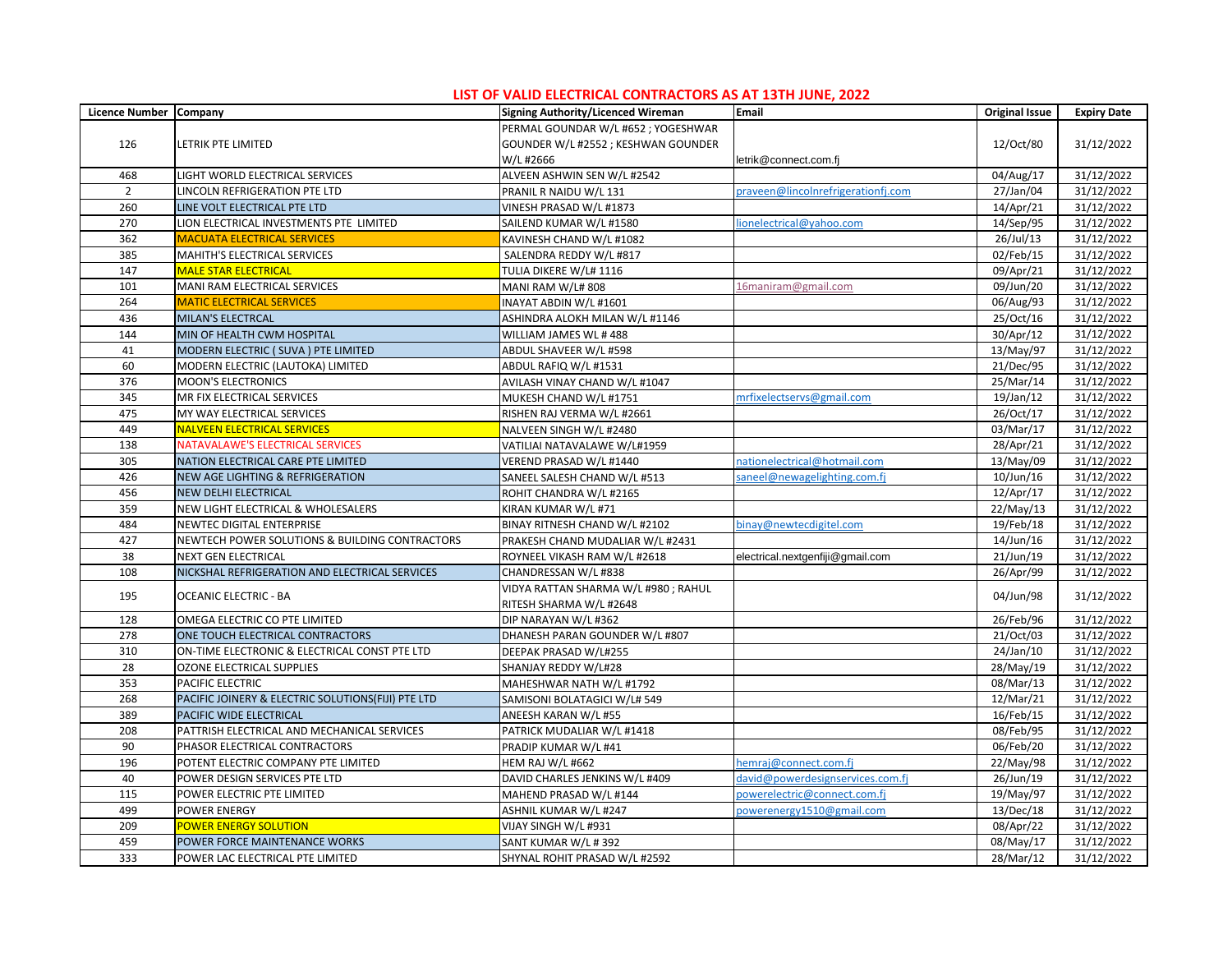| Licence Number Company |                                                 | Signing Authority/Licenced Wireman                             | <b>Email</b>                    | <b>Original Issue</b> | <b>Expiry Date</b>     |
|------------------------|-------------------------------------------------|----------------------------------------------------------------|---------------------------------|-----------------------|------------------------|
| 378                    | <b>POWER MEN</b>                                | LARYAN.G.P.VERMA W/L #795                                      |                                 | 26/Jun/14             | $\frac{1}{31}/12/2022$ |
| 116                    | POWER PROFESSIONALS ELECTRICAL SERVICES         | KRISHNEEL SHARMA W/L # 2646                                    | krishneel.sharma11@yahoo.com    | 12/Aug/20             | 31/12/2022             |
| 462                    | POWERCARE ELECTRICAL                            | ABDUL SAHIM W/L #1907                                          |                                 | 05/Jun/17             | 31/12/2022             |
| 381                    | POWERKAM ELECTRICAL SERVICES                    | KAMLESH PRASAD W/L# 478                                        |                                 | 20/Aug/14             | 31/12/2022             |
| 286                    | POWERLITE (FIJI) PTE LIMITED                    | SABIR ALI W/L #458                                             |                                 | 06/Mar/04             | 31/12/2022             |
| 219                    | POWERPAC ELECTRICAL SERVICES                    | PAT FAKTAUFON W/L #917                                         | p faktaufon@yahoo.com           | 03/Jul/01             | 31/12/2022             |
| 9                      | <b>POWERUN CONTRACTING</b>                      | ANOJ KUMAR W/L #1799                                           |                                 | 01/Jul/04             | 31/12/2022             |
| 24                     | POWERVOLT SERVICES PTE LIMITED                  | VINIT NARAYAN W/L# 134                                         | vinit@powervolt.com.fj          | 01/Apr/19             | 31/12/2022             |
| 366                    | PRATAP'S ELECTRICAL CONTRACTOR                  | AJAY PRATAP W/L #1212                                          |                                 | 27/Aug/13             | 31/12/2022             |
| 94                     | PRECIOUS ELECTRICAL                             | SIMELI AISAKE SILATOLU W/L #1174                               | simeliaisake@gmail.com          | 07/Feb/20             | 31/12/2022             |
| 296                    | PREMIUM ELECTRIC                                | SANEEL CHETTY W/L #2623                                        |                                 | 08/Jul/21             | 31/12/2022             |
| 418                    | PSG ELECTRICAL PTE LTD                          | ELVEEN SHARMA W/L#375 SHANE KUMAR<br>W/L#380                   | hr@psgelectricalltd.com         | 01/Mar/16             | 31/12/2022             |
| 105                    | QUALITY ELECTRICAL & REFRIGERATION SERVICES LTD | SAGAR LAL W/L #628                                             |                                 | 23/Jan/04             | 31/12/2022             |
| 10                     | <b>RAJNESH RAM CONSTRUCTION</b>                 | RAJNESH KUMAR RAM W/L #2164                                    |                                 | 03/Jan/19             | 31/12/2022             |
| 55                     | RAJ'S ELECTRICAL                                | VIKASHNI GOUNDER W/L # 2700                                    |                                 | 01/Jan/73             | 31/12/2022             |
| 445                    | RAKESHWAR ELECTRICAL & LIGHTING WORKS           | RAKESHWAR SINGH W/L #2448                                      |                                 | 06/Feb/17             | 31/12/2022             |
| 285                    | <b>RAPID ELECTRICAL</b>                         | MUKESH KUMAR W/L #1549                                         |                                 | 30/Mar/04             | 31/12/2022             |
| 321                    | RAVINESH ELECTRICAL MANAGEMENT SERVICES         | RAVINESH LAL W/L #2369                                         |                                 | 30/Jun/21             | 31/12/2022             |
| 58                     | RAYNIL ELECTRIC COMPANY                         | KRISHNEEL DUTT W/L # 339                                       |                                 | 09/Oct/86             | 31/12/2022             |
| 387                    | <b>REGA'S ELECTRICAL SERVICES</b>               | REGA NADHAN GOUNDER W/L #615                                   |                                 | 16/Feb/15             | 31/12/2022             |
| 163                    | REGENT ELECTRIC PTE LTD                         | AMITESH KARAN W/L #1434                                        | regent03@connect.com.fj         | 14/Sep/95             | 31/12/2022             |
| 342                    | RELIANT POWER SOLUTIONS                         | ASHNEEL CHANDRA W/L #2110                                      | reliantpowersolutions@yahoo.com | 07/Sep/12             | 31/12/2022             |
| 231                    | <b>RESILIENT ELECTRIC</b>                       | MOHAMMED IFRAZ SADIQ W/L #2673                                 |                                 | 08/Jul/21             | 31/12/2022             |
| 464                    | <b>RESONANCE ELECTRICAL SERVICES</b>            | ASESELA KAMIKAMICA W/L #320                                    |                                 | $11$ /Jul/17          | 31/12/2022             |
| 191                    | RIGHTS ELECTRICAL & REFRIGERATION SERVICES      | MUNESH KUMAR W/L# 1681                                         |                                 | 03/Mar/98             | 31/12/2022             |
| <b>18</b>              | RITSONS ELECTRICAL CONTRACTORS                  | RITESH KRISHNA RAJ W/L #2311                                   |                                 | 22/Feb/19             | 31/12/2022             |
| 154                    | <b>ROCKS ELECTRICAL SERVICES</b>                |                                                                |                                 | 10/Jan/22             | 31/12/2022             |
| 42                     | ROCKY'S ELECTRICAL CONTRACTORS                  | KHADAM KHAN W/L #975 ; IMTIAZ KHAN W/L<br>#1187                |                                 | 08/Feb/95             | 31/12/2022             |
| 250                    | ROSHNIS ELECTRICAL SERVICES                     | ROSHNI LATA W/L #697                                           | roshniselec@gmail.com           | 05/Dec/01             | 31/12/2022             |
| 246                    | SAFE SYSTEM ELECTRICAL WORKS                    | SANJAY PRASAD W/L # 927                                        |                                 | 06/Dec/21             | 31/12/2022             |
| 293                    | SAFE TECH ELECTRICAL PTE LIMITED                | RAM SWAMI W/L #1928                                            | info@safetech.com.fj            | 19/Mar/07             | 31/12/2022             |
| 29                     | SAFETY ELECTRICAL SERVICES PTE LTD              | HEMENDRA PRASAD W/L #445 ; RONEEL<br>ROHENDRA PRASAD W/L #1158 | safetyelec@connect.com.fj       | 28/May/85             | 31/12/2022             |
| 95                     | <b>SAMUEL'S ELECTRICAL SERVICES</b>             | YOGEET RUPESH CHAND W/L #374                                   |                                 | 12/Feb/20             | 31/12/2022             |
| 383                    | SANJAY'S ELECTRICAL & BUILDING WORKS            | SANJAY SHALNES RAJU W/L #2312                                  |                                 | 16/Dec/14             | 31/12/2022             |
| 355                    | SANS ELECTRICAL SERVICES                        | RONALD RONIT KUMAR W/L # 393                                   |                                 | 20/Mar/13             | 31/12/2022             |
| 251                    | SASHIS ELECTRICAL SERVICES                      | SASHI KUMAR W/L #969                                           |                                 | 23/Mar/07             | 31/12/2022             |
| 443                    | SAVE OUR SOUL HANDYMAN CONSTRUCTION             | JOAPE RAVOUVOU TAVUKI W/L #2474                                |                                 | 13/Jan/17             | 31/12/2022             |
| 289                    | <b>SAVERS ELECTRICAL</b>                        | PETER CAMPBELL WL #1396                                        |                                 | 17/Sep/21             | 31/12/2022             |
| 198                    | SENIBITU ELECTRICAL                             | MANASA ROGOIVALU BUKASIGA W/L #908                             |                                 | 11/Mar/98             | 31/12/2022             |
| 100                    | SHALVINDRA PRASAD ENGINEERING                   | SHALVINDRA PRASAD W/L 1119                                     |                                 | 27/May/20             | 31/12/2022             |
| 329                    | SHRINE INVESTMENT & ELECTRICAL SERVICE LTD      | IRESH PRASAD W/L #947                                          |                                 | 19/Jan/12             | 31/12/2022             |
| 35                     | SIGATOKA ELECTRIC PTE LIMITED                   | MUNENDRA NAIKER W/L #211                                       | munen@sigatokaelectric.com.fj   | 25/Jan/78             | 31/12/2022             |
| 150                    | <b>SIMPSONS ELECTRICAL WORKS &amp; SUPPLIES</b> | FRED SIMPSON WL 1782                                           |                                 | 06/Jan/22             | 31/12/2022             |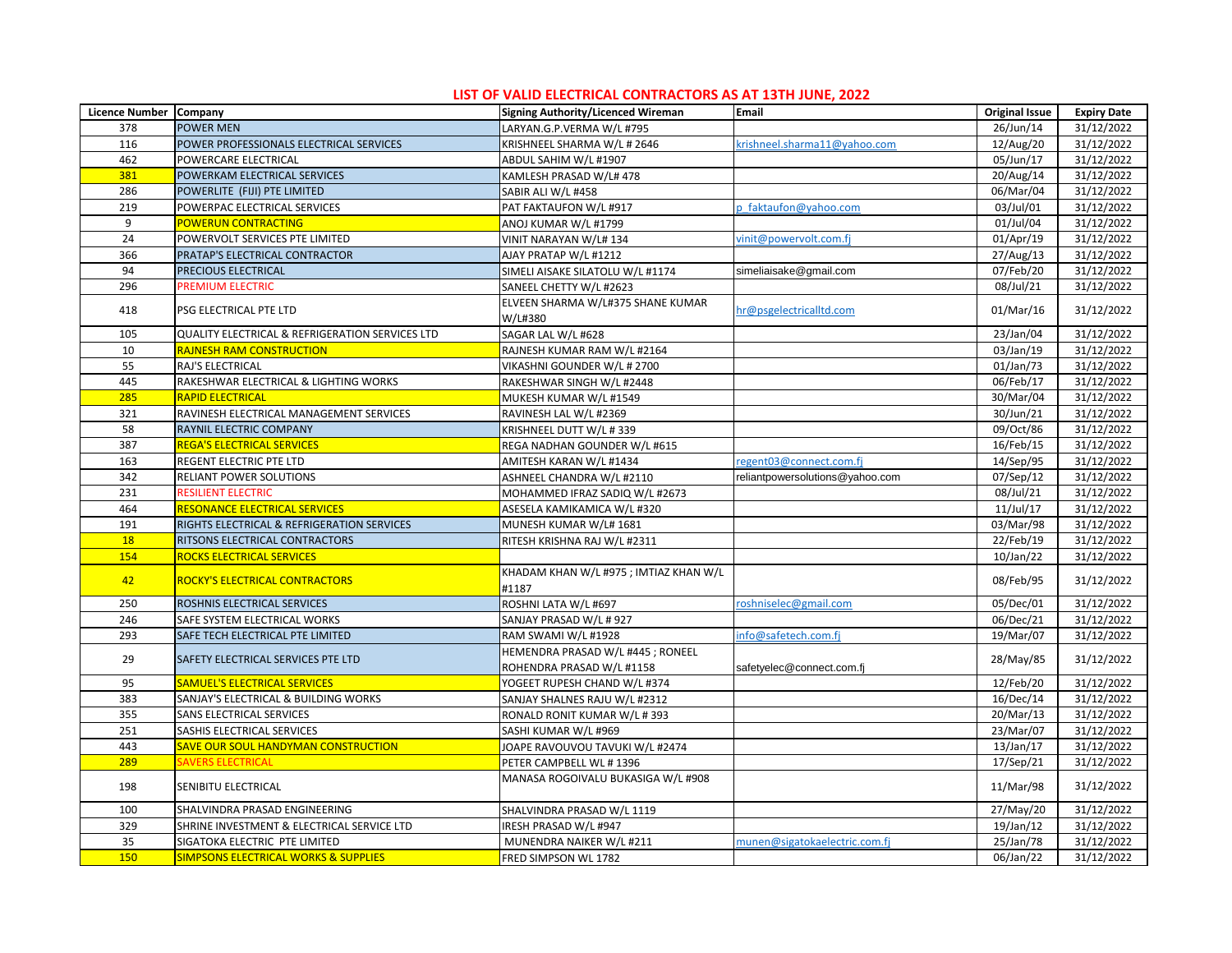| Licence Number Company |                                                | Signing Authority/Licenced Wireman              | Email                          | <b>Original Issue</b>   | <b>Expiry Date</b> |
|------------------------|------------------------------------------------|-------------------------------------------------|--------------------------------|-------------------------|--------------------|
| 213                    | SINE ELECTRICAL SERVICES PTE LTD               | MOHAMMED S KHAN W/L # 2524                      |                                | 20/May/22               | 31/12/2022         |
| 447                    | <b>SKY POWER</b>                               | SANDIP RAVI KUMAR W/L #288                      |                                | 24/Feb/17               | 31/12/2022         |
| 501                    | SKYLITE ENGINEERING AND ELECTRICAL SERVICES    | SAKIUSA NARARA W/L# 182                         |                                | 27/Sep/21               | 31/12/2022         |
| 352                    | SLENZER ELECTRIC                               | SHELVIN JOTISH CHAND W/L #1984                  |                                | 20/Feb/13               | 31/12/2022         |
| 170                    | SONIC ELECTRIC SUPPLIES                        |                                                 |                                | 21/Jan/22               | 31/12/2022         |
| 441                    | SPARKY'S ELECTRIC PTE LTD                      | SHALVIN NADAN REDDY W/L #2407                   | admin@sparkys.com.fj           | 22/Dec/16               | 31/12/2022         |
| 220                    | SUN LIGHT ELECTRICAL WORKS                     | NAZIM KHAN WL #431                              | sunlightelectrical66@gmail.com | 26/Apr/99               | 31/12/2022         |
| 374                    | TAILEVU NORTH ELECTRICAL                       | AISAKE VULA W/L #1908                           |                                | 30/Jan/14               | 31/12/2022         |
| 155                    | TANOA ELECTRICAL WORKS                         | SURESH CHAND W/L # 1815                         |                                | 17/Nov/87               | 31/12/2022         |
| 298                    | TEAM ENERGY ELECTRICAL PTE LIMITED             | SANJAY RAVINESH LAL W/L #1693                   |                                | 01/Jul/08               | 31/12/2022         |
| 498                    | <b>TEAM POWER ELECTRICAL</b>                   | ASHNIL CHAND W/L #210                           |                                | 04/Dec/18               | 31/12/2022         |
| 502                    | TELECOM FIJI PTE LIMITED                       | PREM CHAND W/L #1754                            |                                | 13/Feb/12               | 31/12/2022         |
| 44                     | TIME ELECTRICAL COMPANY                        | AMIT KUMAR W/L #534                             |                                | 10/Oct/94               | 31/12/2022         |
| 406                    | TOLL CONSTRUCTION & JOINERY (FIJI) PTE LIMITED | KOTO TAIVEI W/L #2366                           |                                | 16/Sep/15               | 31/12/2022         |
| 403                    | TOTAL REFRIGERATION & ELECTRICAL LTD           | ASHWIN SINGH W/L #2665                          |                                | 06/Jul/15               | 31/12/2022         |
| 504                    | <b>TRIPOWER PTE LTD</b>                        | AVIKASH AMIT SHARMA W/L# 403                    |                                | 21/Jun/21               | 31/12/2022         |
|                        |                                                | CONRAD P KUMAR W/L#1865; ALFAZ HUSSEIN          |                                |                         |                    |
| 46                     | TROPIC WOODS INDUSTRIES PTE LIMITED            | W/L#2241;NIKO BUKE W/L#2240                     |                                | 24/Jul/19               | 31/12/2022         |
| 63                     | TWENTYFOURSEVEN ELECTRICAL SERVICES            | RAVINDRA NARAYAN # 2572                         |                                | 12/Sep/19               | 31/12/2022         |
| 503                    | UNITECH ELECTRICAL AND INDUSTRIAL SUPPLIERS    | KARUN KUMARAN W/L #173                          |                                | 19/May/21               | 31/12/2022         |
| 118                    | UNIVERSAL ELECTRICAL AND CONSTRUCTION WORKS    | SANJAY DHARMENDRA PRASAD W/L# 1920              |                                | 09/Oct/20               | 31/12/2022         |
| 288                    | VALELEVU ELECTRICAL WORKS                      | BRIJESH CHAND W/L #1667                         |                                | $\overline{0}$ 1/Aug/05 | 31/12/2022         |
| 455                    | VANS INVESTMENT & ELECTRICAL WORKS             | AJESH NARAYAN W/L #205                          |                                | 03/Apr/17               | 31/12/2022         |
| 73                     | VANUA ELECTRICAL COMPANY                       | GOVIND SAMI MUDALIAR W/L #2314                  | vec894@gmail.com               | 09/Oct/19               | 31/12/2022         |
| 249                    | <b>VENUS ELECTRIC</b>                          | VINESHWAR PRASAD W/L #1412                      |                                | 05/Sep/02               | 31/12/2022         |
| 422                    | VIENSA ELECTRICAL SERVICES PTE LIMITED         | SURAT SINGH VISHAL W/L# 2468                    |                                | 15/Apr/16               | 31/12/2022         |
| 263                    | VINAY CHAND'S ELECTRICAL SERVICES              | VINAY VINIT W/L # 2541                          |                                | 17/Jan/22               | 31/12/2022         |
| 165                    | <b>VINIT ENERGY &amp; REFER SERVICES</b>       | DEEPAK RAVNEEL CHAND W/L #2460                  | energyrefer50@gmail.com        | 01/Apr/22               | 31/12/2022         |
| 354                    | VINOD PATEL WORK PTE LTD                       | RABIKESH BISAL DEO W/L #2310                    |                                | 20/Mar/13               | 31/12/2022         |
| 423                    | <b>VIRAAN'S ELECTRICAL</b>                     | RAVINESH PRASAD W/L #886                        | viraanelectrical@gmail.com     | 25/Apr/16               | 31/12/2022         |
| 21                     | VISION INVESTMENTS LIMITED                     | KINIVUWAI KOROI W/L #1829                       |                                | 11/Mar/19               | 31/12/2022         |
| 491                    | <b>VISION MARKETING</b>                        | GURU RAJAN W/L #125                             |                                | 12/Jun/18               | 31/12/2022         |
| 210                    | <b>VOLTEC ELECTRICAL PTE LTD</b>               | MOHAMMED SAIYAD ALFAZ W/L#2055                  |                                | 17/May/22               | 31/12/2022         |
| 153                    | <b>VOLTECH ELECTRICAL CONTRACTORS</b>          | RISHNEEL SHARMA WL 394                          |                                | 10/Jan/22               | 31/12/2022         |
| 171                    | VOLTECH SOLUTIONS PTE LIMITED                  | SHAINEEL S KUMAR W/L# 383                       | shainkumar91@gmail.com         | 28/Apr/22               | 31/12/2022         |
| 19                     | VOLTRO SERVICES PTE LIMITED                    | SUNIL CHAND W/L #1371                           | sunil@voltroservices.com       | 25/Oct/93               | 31/12/2022         |
| 435                    | VOLTWORKS (FIJI) PTE LTD                       | AVIKASH CHAND W/L #2014                         |                                | 21/Oct/16               | 31/12/2022         |
| 466                    | <b>VUETI INDUSTRIES</b>                        | APENISA TUVAI VUETI W/L #1745                   |                                | 17/Jul/17               | 31/12/2022         |
| 206                    | VUNISAQIWA ELECTRIC                            | SUNIA DAUNIWAQALEVU W/L# 1038                   |                                | 20/May/22               | 31/12/2022         |
| 103                    | WAIDAMU ELECTRICAL WORK                        | NIRAJ NILESH SINGH W/L #1869                    |                                | 28/Jan/97               | 31/12/2022         |
| 36                     | WAIDINA ELECTRICAL & TRANSPORT SERVICES        | ISAIA KUMISAILEI WL #725                        |                                | 06/Jun/19               | 31/12/2022         |
| 295                    | <b>WARREN ELECTRICAL SERVICES</b>              | <b>WARREN JOSEPH</b>                            |                                | 20/Aug/21               | 31/12/2022         |
| 148                    | WATER AUTHORITY OF FIJI                        | MICHAEL L CHEE W/L 987, RAKESH CHAND W/L<br>771 |                                | 14/Feb/12               | 31/12/2022         |
| 395                    | WEST BAY ELECTRICAL SERVICES                   | VENKTESH GOUNDAR W/L #1233                      |                                | 13/May/15               | 31/12/2022         |
| 81                     | WIRE TECH ELECTRIC                             | RAVEET RITESH REDDY                             |                                | 21/Nov/19               | 31/12/2022         |